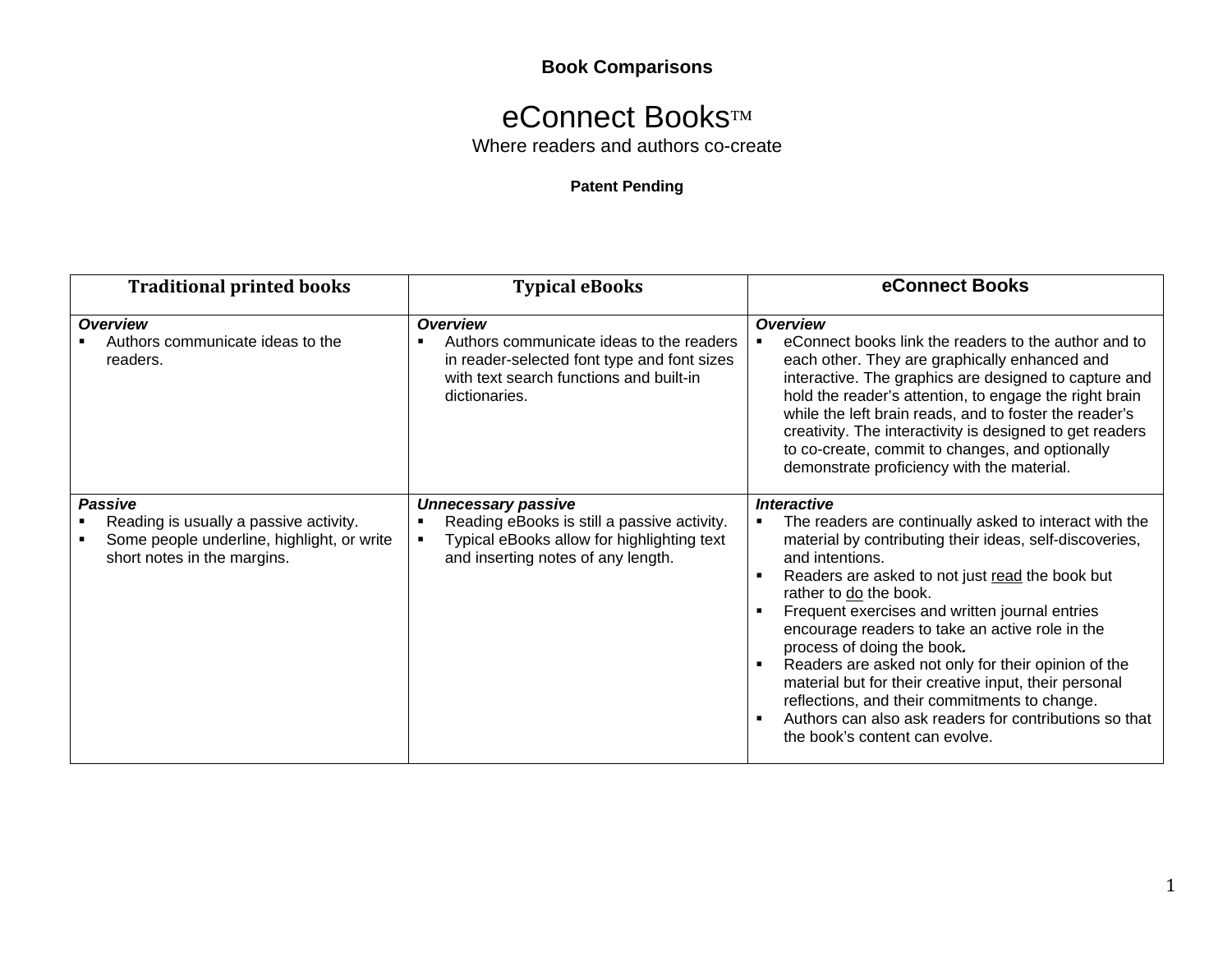| The reader is expected to start at the<br>The reader is expected to start at the<br>The material is organized in bite-sized pieces<br>that can be read in the order of the reader's<br>beginning and progress through the book<br>beginning and progress through the book<br>from page 1 to the end.<br>from page 1 to the end.<br>interest. The author's preference of order is<br>Searches for material are done by<br>Searches are done by entering a word or<br>obvious but not required.<br>$\blacksquare$<br>The material is written and organized to<br>consulting an alphabetical index or a Table<br>phrase which is then located everywhere it<br>$\blacksquare$<br>of Contents sorted by topic.<br>occurs in the book.<br>accommodate this type of random accessibility.<br>$\blacksquare$<br>a word or phrase can be located everywhere it<br>occurs in the book.<br>Searches are also made easy by Table of<br>$\blacksquare$<br>Contents with graphic representations of each<br>chapter that allow the reader to link to the place<br>of their interest.<br>$\blacksquare$<br>the book that relate to what is currently being<br>read.<br>Readers can also be directed to other parts of<br>the book based on the readers contributions<br>(their ideas, self-discoveries, or intentions).<br>Readers can also be directed to any relevant<br>book.<br><b>Primarily text</b><br><b>Primarily text</b><br><b>Graphically enhanced</b><br>Most books are text heavy with possibly a<br>Most eBooks are still text heavy with possibly<br>Dynamically changing headlines, sub-heads,<br>$\blacksquare$<br>few illustrations and/or photos.<br>a few illustrations and/or photos.<br>graphs, charts, photos, and videos supplement<br>Page layouts change constantly as a result<br>Coffee table or art books are an exception<br>the text to promote learning.<br>$\blacksquare$<br>$\blacksquare$<br>to this way of publishing nonfiction books.<br>of changes in font size. Frequently charts<br>Page layouts are thoughtfully designed to<br>$\blacksquare$<br>$\blacksquare$<br>Page divisions are planned so that page<br>and photos are separated from related text.<br>capture and hold the readers' attention and,<br>breaks along with chart and photo<br>unlike typical eBooks, page layouts do not<br>placements improve readability, but<br>change with the change of font size.<br>traditionally book pages are not designed<br>Learning and creativity improve when graphics<br>stimulate your right brain (your more creative<br>like magazine pages which capture readers' |                     |                     |                                                                                                                                   |
|--------------------------------------------------------------------------------------------------------------------------------------------------------------------------------------------------------------------------------------------------------------------------------------------------------------------------------------------------------------------------------------------------------------------------------------------------------------------------------------------------------------------------------------------------------------------------------------------------------------------------------------------------------------------------------------------------------------------------------------------------------------------------------------------------------------------------------------------------------------------------------------------------------------------------------------------------------------------------------------------------------------------------------------------------------------------------------------------------------------------------------------------------------------------------------------------------------------------------------------------------------------------------------------------------------------------------------------------------------------------------------------------------------------------------------------------------------------------------------------------------------------------------------------------------------------------------------------------------------------------------------------------------------------------------------------------------------------------------------------------------------------------------------------------------------------------------------------------------------------------------------------------------------------------------------------------------------------------------------------------------------------------------------------------------------------------------------------------------------------------------------------------------------------------------------------------------------------------------------------------------------------------------------------------------------------------------------------------------------------------------------------------------------------------------------------------------------------------------------------------------------------------------------------------------------------------------------------------------------|---------------------|---------------------|-----------------------------------------------------------------------------------------------------------------------------------|
|                                                                                                                                                                                                                                                                                                                                                                                                                                                                                                                                                                                                                                                                                                                                                                                                                                                                                                                                                                                                                                                                                                                                                                                                                                                                                                                                                                                                                                                                                                                                                                                                                                                                                                                                                                                                                                                                                                                                                                                                                                                                                                                                                                                                                                                                                                                                                                                                                                                                                                                                                                                                        | Sequential / linear | Sequential / linear | <b>Randomly accessible</b><br>Searches can be done like typical eBooks where<br>Readers are frequently directed to other parts of |
|                                                                                                                                                                                                                                                                                                                                                                                                                                                                                                                                                                                                                                                                                                                                                                                                                                                                                                                                                                                                                                                                                                                                                                                                                                                                                                                                                                                                                                                                                                                                                                                                                                                                                                                                                                                                                                                                                                                                                                                                                                                                                                                                                                                                                                                                                                                                                                                                                                                                                                                                                                                                        | attention.          |                     | website which can be viewed without leaving the<br>intelligence) while reading is done by your left                               |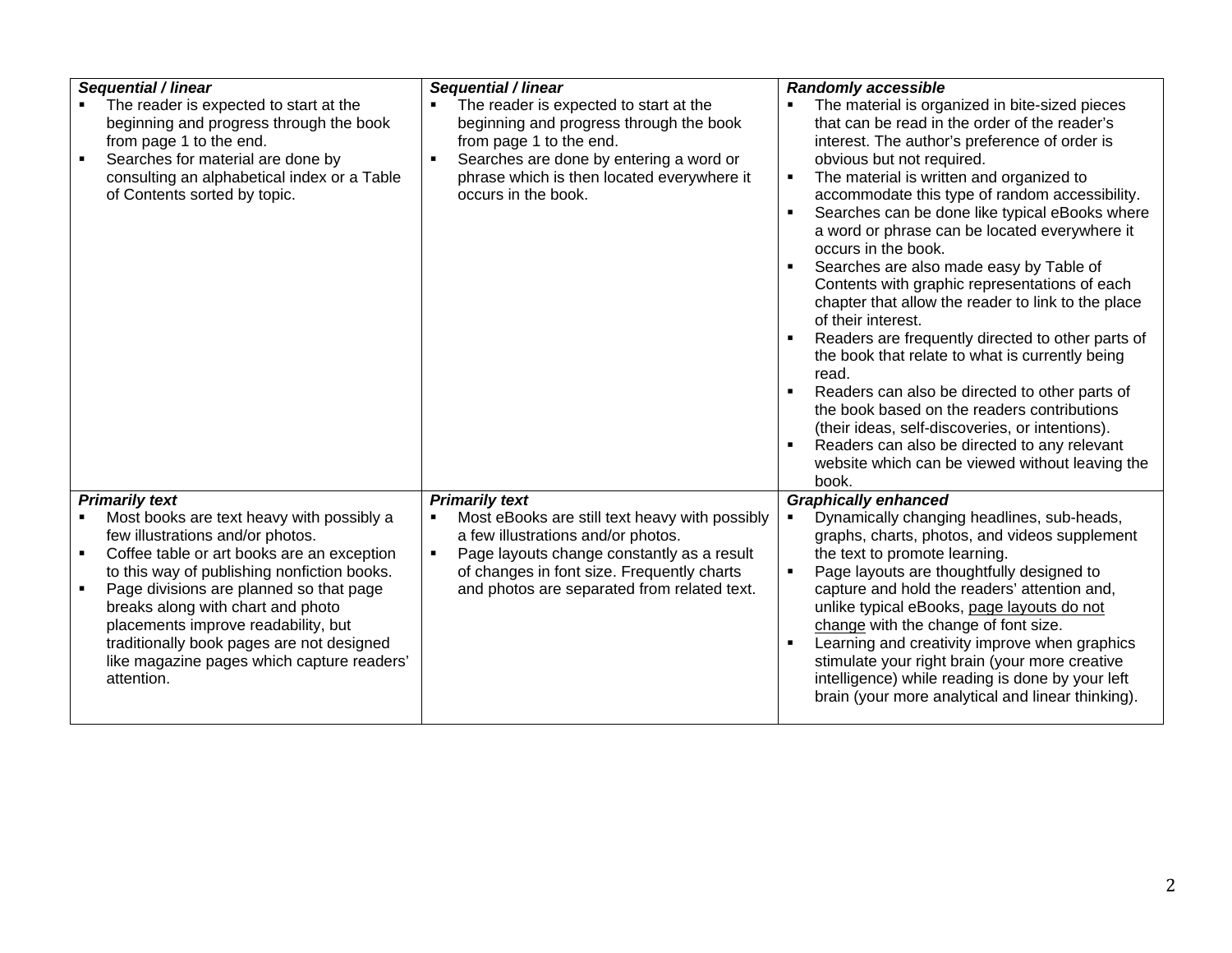| <b>Author to reader connectivity</b><br>Authors send information and readers<br>receive it.<br>Books are one-way content delivery<br>$\blacksquare$<br>systems with the rare exception of authors<br>who ask readers to write them. | Author to reader connectivity<br>Authors send information and readers<br>receive it.<br>In spite of technology, eBooks continue to be<br>$\blacksquare$<br>one-way content delivery systems.                                                                                                                                                   | <b>Author to reader connectivity</b><br>The authors of eConnect books continually<br>request specific communication from and co-<br>invention with the reader.<br>Many authors continue the communication loop<br>٠<br>by responding to some or all of the readers.<br>This two-way communication between author<br>and readers provides valuable feedback to the<br>author and allows for instant evolution and<br>development of the ideas.                                                                                              |
|-------------------------------------------------------------------------------------------------------------------------------------------------------------------------------------------------------------------------------------|------------------------------------------------------------------------------------------------------------------------------------------------------------------------------------------------------------------------------------------------------------------------------------------------------------------------------------------------|--------------------------------------------------------------------------------------------------------------------------------------------------------------------------------------------------------------------------------------------------------------------------------------------------------------------------------------------------------------------------------------------------------------------------------------------------------------------------------------------------------------------------------------------|
| <b>Reader to reader connectivity</b><br>Usually there is little communication among<br>readers.<br>If the book is part of a class or a book club,<br>then some discussion of the ideas occurs.                                      | <b>Reader to reader connectivity</b><br>Usually there is little communication among<br>readers.<br>If the book is part of a class or a book club,<br>then some discussion of the ideas occurs.<br>Sometimes that discussion is through email.<br>At times authors refer readers to the author's<br>blog where readers can give their opinions. | <b>Reader to reader connectivity</b><br>Readers are continually asked to write their<br>ideas, their self-discoveries, and their intentions<br>for change. They have the option to share them<br>with other readers.<br>Readers are given the option to communicate<br>with all other readers or a chosen subgroup of<br>other readers (a class, a support group, a book<br>club, a work team, etc).<br>This continual communication among readers<br>п<br>provides support for intended changes and<br>inspiration for reader creativity. |
| <b>Updating material</b><br>Text and graphics are updated by the author<br>as reviewed by editors for each edition of<br>the book.<br>Usually this happens every few years.                                                         | <b>Updating material</b><br>Although the technology of eBooks makes<br>frequent updates possible, current practice is<br>similar to traditional printed books.<br>Text and graphics are updated by the author<br>for each edition of the book.<br>Up until now, this seldom happens more than<br>every year or two.                            | <b>Updating material</b><br>Text and graphics are updated continually.<br>Updates are done by the author to the text and<br>graphics as frequently as useful. This could be<br>daily.<br>Updates are available continually by accessing<br>the contributions of other readers as they<br>respond to the exercises and journal entries.                                                                                                                                                                                                     |